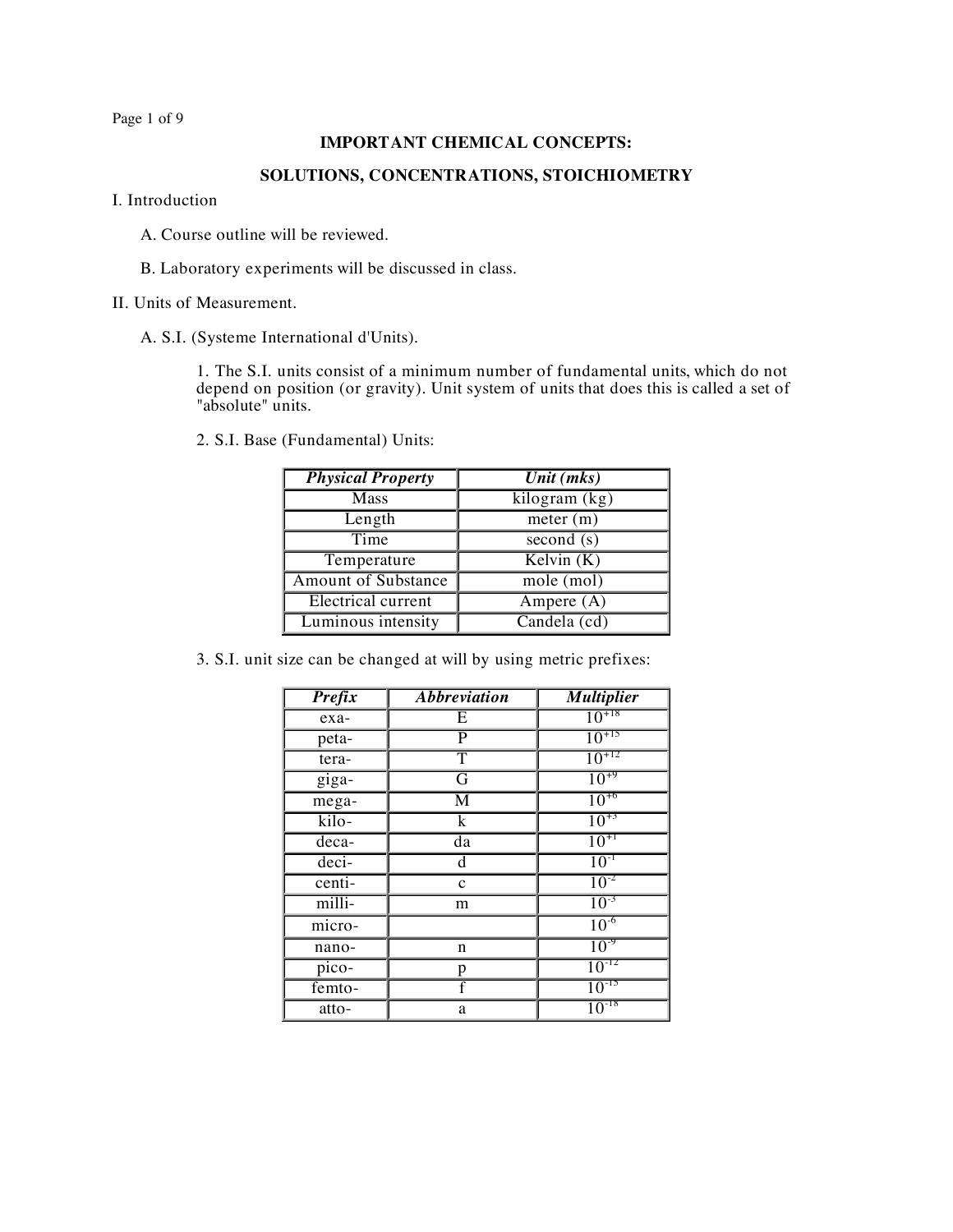Page 2 of 9

B. S.I. unit for chemical quantity: the mole

1. The mole is also called Avogadro's number:  $6.022 \times 10^{+23}$ .

2. A mole is defined as the number of carbon atoms in exactly 12.00 grams of carbon-12.

3. The definition is selected so that the formula weight (in amu) and the molar mass (in grams/mol) have the same *numerical* value.<br>4. For example: consider water, H<sub>2</sub>O

*Formula Weight:*  $2$  atoms  $H(1.0)$  amu/atom) = 2.0 amu 1 atom  $O(16.0 \text{ amu/atom}) = 16.0 \text{ amu}$ Formula Weight = 18.0 amu/formula

*Molar Mass* = 18.0 grams/mol

III. Units of Concentration

Concentration is expressed in a variety of ways.

A. The most general definition:

concentration = amount of solute/amount of solution

B. Common units used by chemists include:

1. Molarity  $(M) = #$  moles solute/#liters of solution

2. Formality  $(F) = \text{#moles solute}/\text{#liters of solution}$ 

Usually used to express the concentration of the strong electrolytes and emphasize that a substance is converted into other species in the solution.

3. Normality  $(N) = \text{\#equivalents}$  solute/#liters of solution.

Normality must be specified with respect to a definite reaction.

a. For acid-base reactions, 1 equivalent  $= 1$  mole of hydrogen ions (or 1 mole of hydroxide ion) donated.

b. For oxidation-reduction reactions, 1 equivalent  $= 1$  mole of electrons.

c. For determining electrolyte concentration, 1 equivalent  $= 1$  mole of charge.

Normality = (Molarity)(#electrons transferred), or = (Molarity)(#hydrogen ions neutralized) = (Molarity)(#hydroxide ions neutralized)

For example:  $MnO_4^-$  +  $8H^+$  +  $5e^ \Leftrightarrow$   $Mn^{2+}$  +  $4H_2O$ 

The normality of permanganate ion is five times its molarity, because  $MnO<sub>4</sub>$  ion accepts 5 electrons. So, the molarity of permanganate is 0.1 M, the normality for the reaction

$$
MnO4- + 5Fe2+ + 8H+ \Leftrightarrow Mn2+ + 5Fe3+ + 4H2O
$$
  
is 0.1 x 5 = 0.5 N. Five electrons are coming from five Fe<sup>2+</sup> ions.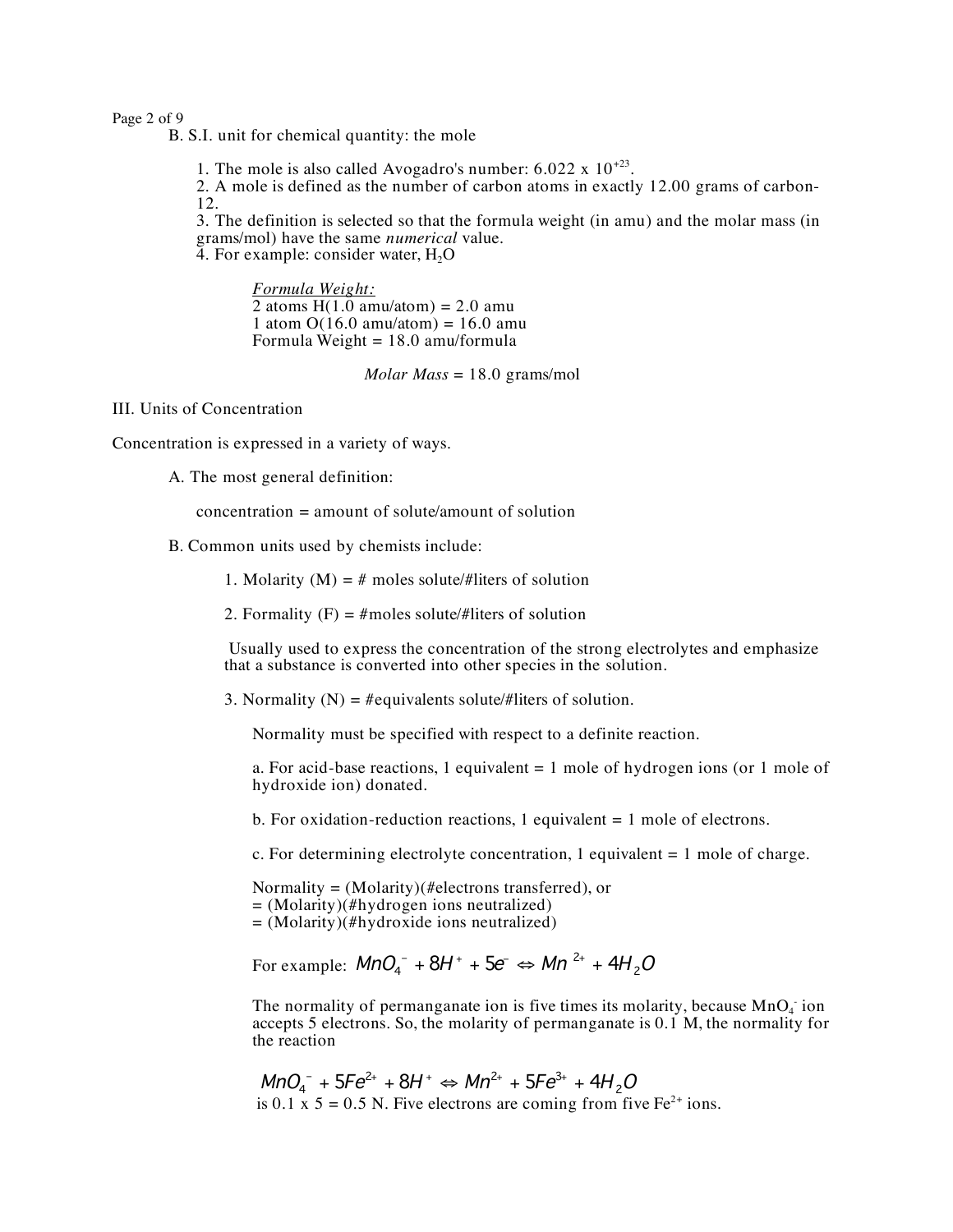Analogously, for the following reaction  $MnO<sub>4</sub>$  accepts 3 electrons

 $MnO<sub>4</sub><sup>-</sup> + 4H<sup>+</sup> + 3e<sup>-</sup> \Leftrightarrow MnO<sub>2</sub> + 2H<sub>2</sub>O$ 

If normality of the permanganate is 0.06N, then molarity of the  $MnO<sub>4</sub>$  is 0.02 M.

The normality of a solution is a statement of the moles of " reacting units " per liter. One mole of "reacting units" is called equivalent. Therefore, equiv/L are units for Normality.

The equivalents = weight/equivalent weight. [The equivalent weight equals the formula weight divided by the number of electrons transferred or the number of hydrogen ions (hydroxide ions) neutralized (i.e., it is the weight that corresponds to one equivalent).]

- 4. Molality (m) =  $\#$ moles of solute/ $\#$ kilograms of solvent
- 5. Osmolarity (O or osM) = #total moles of particles/#liters of solution
- 6. Parts per thousand:

 $C<sub>opt</sub>$  = [weight of substance/weight of solution] x 1,000 ppt

7. Parts per million:

 $C_{\text{nom}} =$  [weight of substance/weight of solution] x 10<sup>+6</sup> ppm

Note that for dilute, aqueous solutions,  $1$  ppm =  $1$  mg/L because  $1$  L approximately equals 1 kilogram of solution.

 $C_{ppm}$  = [weight of substance(mg)/volume of solution(L)]  $x10^{+6}$  ppm

- 8. Percent concentration (or parts per hundred) can be expressed several ways:
	- a. Weight percent (w/w):

 $C_{(w/w)}$  = [weight solute/weight solution]x100%

b. Volume percent (v/v):

 $C_{(v/v)} =$  [volume solute/volume solution]x100%

c. Weight/Volume percent (w/v):

 $C_{(w/v)} =$  [weight solute(g)/volume solution(mL)]x100%

d. Usage of percent concentration varies. For example, commercial aqueous reagents are usually sold in a weight % (w/w):

1. 37% HCl means 37 g HCl/100 g solution.

2. To calculate the molarity of the HCl requires knowledge of the density of the solution:

Example: Find molarity of the 37 wt % HCl. Density of the solution is  $1.19g$ /ml.

Step 1. Mass of HCl per liter of the solution: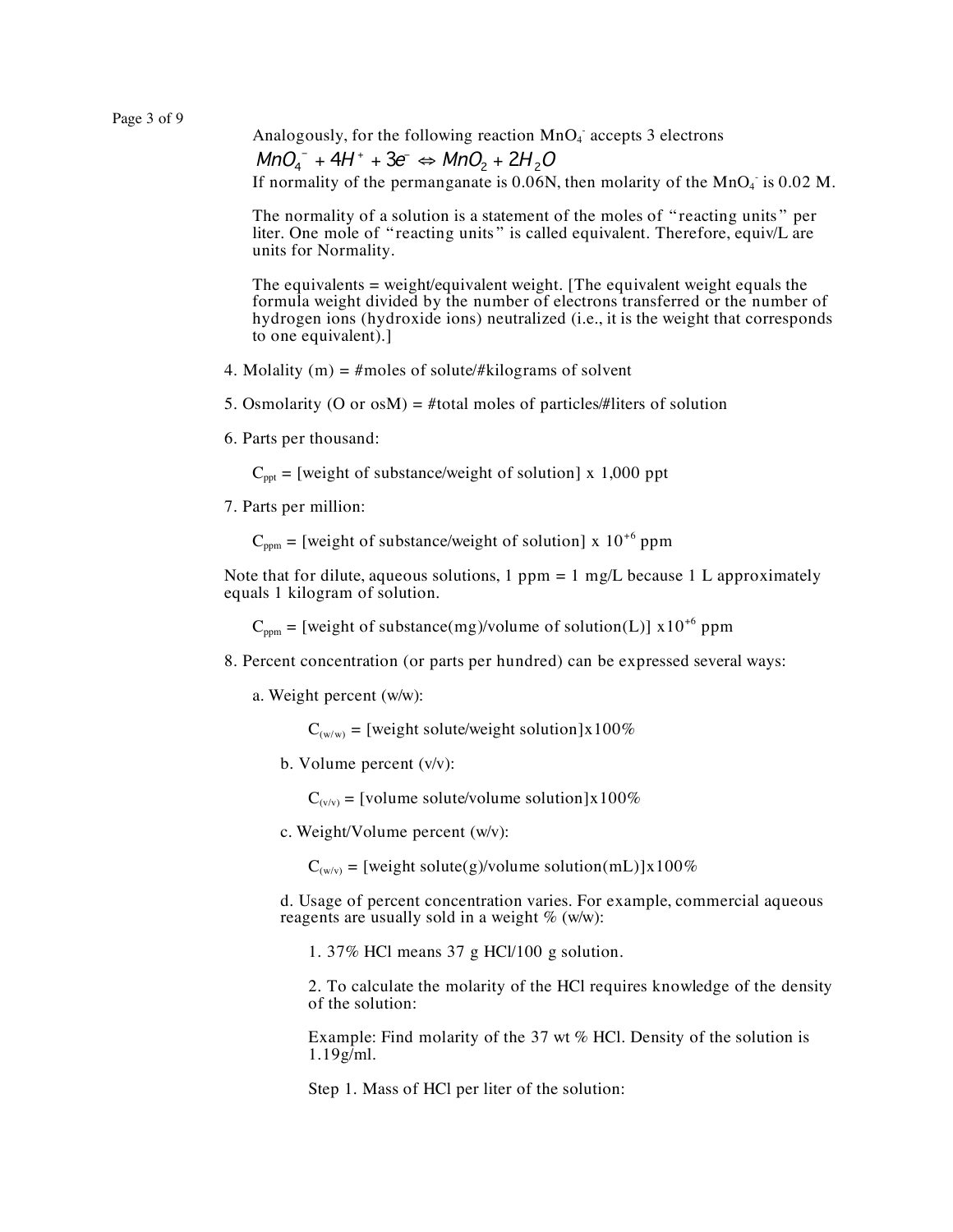Page 4 of 9

## $(1.1910 \text{ g}$  solution L) $(0.37g$  HCl /g solutio $\text{m}$ = 4.4010  $g$  HCl /L

MW of the HCl is 36.46 g/mol

Step 2. Molarity of the solution is:

$$
\frac{4.4010^2 \text{ g HCl/L}}{364 \text{ G/HCl/mol}} = 121 \text{ mol/L} = 121 \text{M}
$$

IV. Confusion Over Concentration Units

A. Confusion of the different types of percent concentration can cause significant errors. For example: Compare 5% (w/v) ethanol to 5% (v/v) ethanol

5% (w/v) = = >  $[5.00 \text{ g}/100 \text{ m}L] \times 100\%$ 

5.00 g (1 mol/46.0 g) = 0.109 mol ethanol/100 mL

5% (v/v) = = >  $[5.00 \text{ mL}/100 \text{ mL}] \times 100\%$ 

5.00 mL(0.7893 g/mL)(1 mol/46.0 g) = 0.0859 mol/100 mL

There is a 21.2% difference in these two concentration!!!

B. Confusion of Molarity and Formality (Analytical Molarity).

1. For example, what is the concentration of a solution prepared by dissolving exactly 1 mol of acetic acid in 1 liter of solution (both M and  $F$ )?

$$
HC_2H_3O_2 + H_2O \Leftrightarrow H_3O^+ + C_2H_3O_2^-
$$

 $K_a = [H^+][C_2H_3O_2]/[HC_2H_3O_2] = 1.79 \times 10^{-5}$ 

Note that  $[H^+] = [C_2H_3O_2]$  if you ignore the water contribution to the hydrogen ion concentration.

Thus,

$$
K_a = [X][X]/[1 - X] = X^2/[1 - X] = 1.79 \times 10^{-5}
$$

Solving for X,

$$
X^2 = 1.79 \times 10^{-5} - (1.79 \times 10^{-5})X
$$

 $X^2 + (1.79 \times 10^{-5})X = 1.79 \times 10^{-5}$ 

Ignoring the " $(1.79 \times 10^{-5})X$ " term,

$$
X = \sqrt{1.79 \cdot 10^5} = 0.00423 \, [\text{H}^+] = 0.00423 \, [\text{C}_2\text{H}_3\text{O}_2]
$$
  
1 - X = 1 - 0.00423 = 0.99577 mol HC<sub>2</sub>H<sub>3</sub>O<sub>2</sub> left unionized  
M<sub>acetic acid</sub> = 0.99577 (or 0.423% has ionized)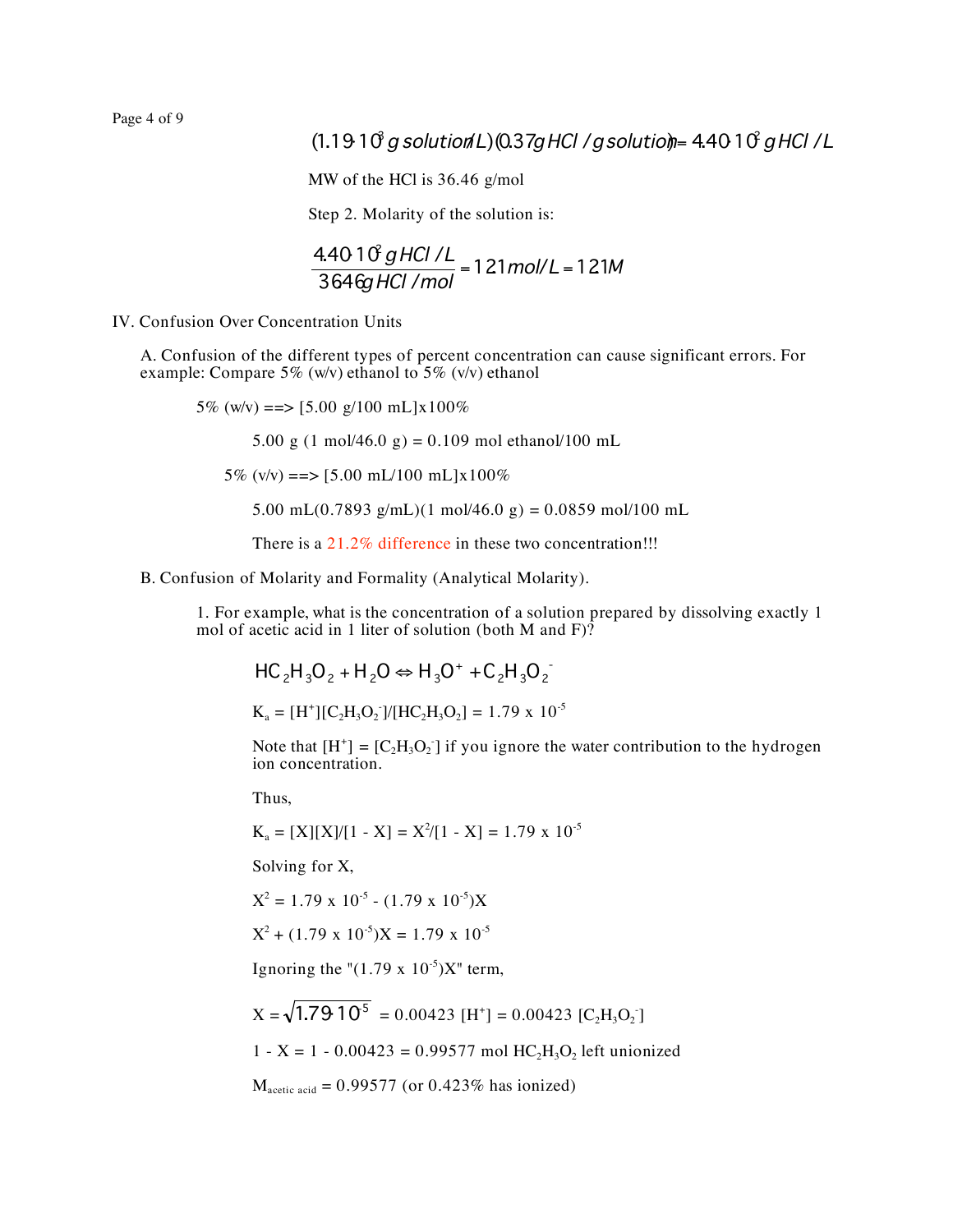Page 5 of 9

```
F_{\text{acetic acid}} = 1.00000
```
Note that the pH of the solution is...

$$
pH = -log_{10}([H^*]) = -log_{10}(0.00423)
$$

$$
pH = 2.37
$$

V. p-Functions

A. p-Functions are a method of expressing concentrations, especially very large or very small values.

B. pH is the most commonly known p-function:

 $pH = -log_{10}([H^+])$ 

C. The p-function (  $pX = -\log_{10}([X]))$  can be applied to any molar concentration of any species.

1. For example, what is the p[OH] of a 0.1 F NaOH solution?

 $NaOH \rightarrow Na^+ + OH^-$ 

 $[OH<sup>1</sup>$ ] = 0.1 M  $\Rightarrow$  p[OH] = -log<sub>10</sub>([0.1]) = 1

(Note that the  $pH = 13$ , since it is *always* true that  $pH + pOH = 14$ .)

## VI. Density and Specific Gravity

A. Density = mass/volume

1. The units are usually grams/mL.

B. Specific Gravity = (Density of substance)/(Density of water at  $4^{\circ}$ C)

1. Note that the temperature must be specified for specific gravity.

2. Specific gravity is a unitless ratio (i.e., it doesn't matter what the units are so long the same

units are used for the substance and water).

3. Specific gravity is more often used in commerce and commercial reagent labeling than density.

VII. Stoichiometric Calculations and the Factor-Label Method (Dimensional Analysis)

A. Steps in the method:

- 1. Write a balanced equation for the reaction.
- 2. Compute (or look up) all molar masses.
- 3. Write down the given and unknown quantities.